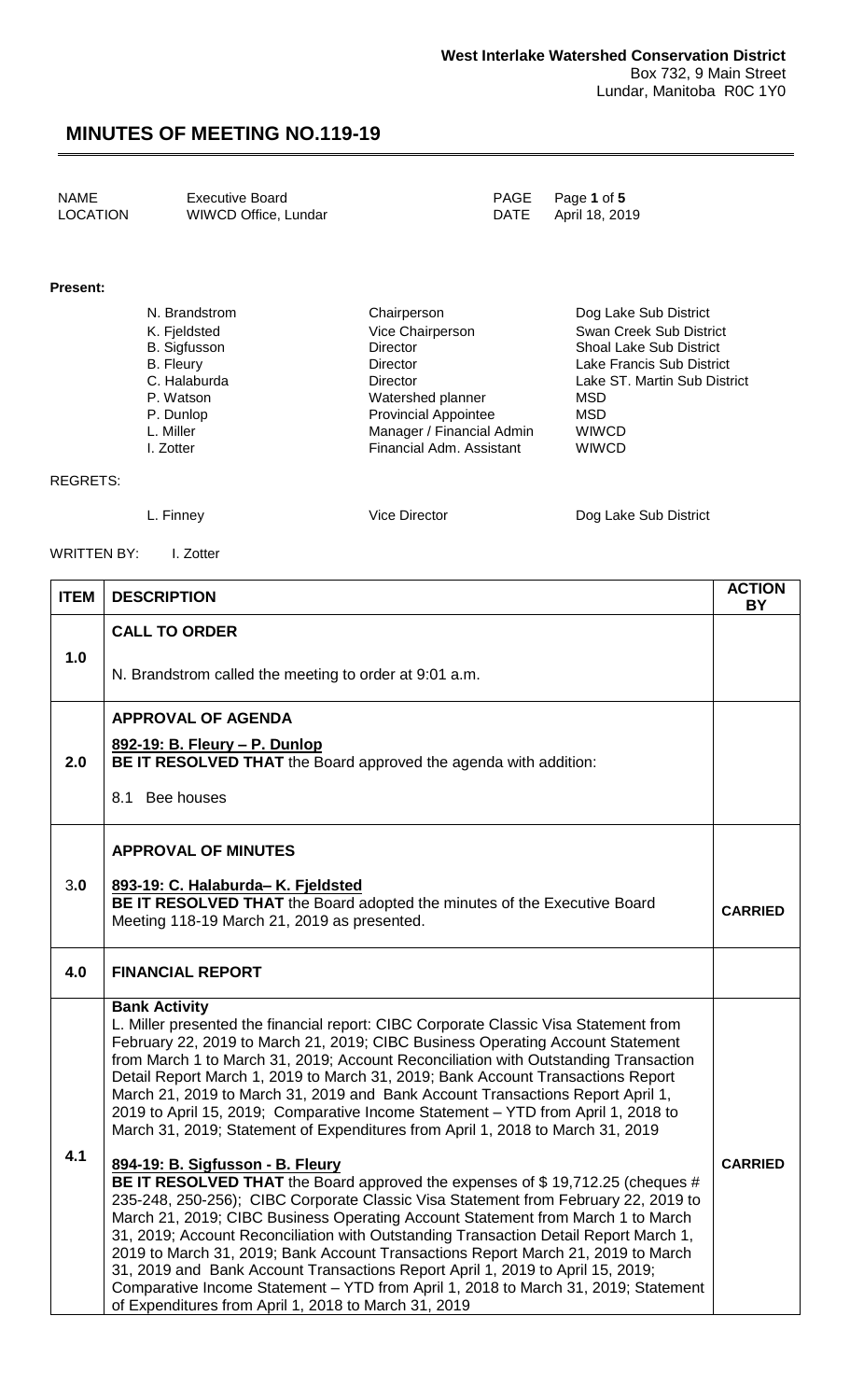| <b>NAME</b><br><b>LOCATION</b> | <b>Executive Board</b><br>WIWCD Office, Lundar                                                                                                                                                                                                                                                                                                                                                                                                                                                                                                                                                                                            | PAGE<br>DATE | Page 2 of 5<br>April 18, 2019 |  |
|--------------------------------|-------------------------------------------------------------------------------------------------------------------------------------------------------------------------------------------------------------------------------------------------------------------------------------------------------------------------------------------------------------------------------------------------------------------------------------------------------------------------------------------------------------------------------------------------------------------------------------------------------------------------------------------|--------------|-------------------------------|--|
| 5.0                            | <b>SUB DISTRICT RECOMMENDATIONS</b><br>All Member Meeting will take place at Camper Community Hall on April 26, 2019 at 7:30<br>p.m. Notification was sent to all members.                                                                                                                                                                                                                                                                                                                                                                                                                                                                |              |                               |  |
| 6.0                            | <b>OLD BUSINESS</b>                                                                                                                                                                                                                                                                                                                                                                                                                                                                                                                                                                                                                       |              |                               |  |
| 6.1                            | Integrated Watershed Management plan (IWMP)<br>Quotes for printing production are obtained, printing company is identified. Next PMT<br>meeting to be announced.                                                                                                                                                                                                                                                                                                                                                                                                                                                                          |              |                               |  |
| 6.2                            | <b>Winter Watering System Applications</b><br>New application has been submitted, site has not been inspected at this time. The Board<br>tabled the approval of new application until site inspection is completed.                                                                                                                                                                                                                                                                                                                                                                                                                       |              |                               |  |
| 6.3                            | <b>Hatchery Drain</b><br>Due to a large amount of snow received throughout December - January, the installation<br>of spawning shoals at Swan Creek Drain was not feasible. The WIWCD requested to<br>extend FES 16-009 Lake Francis Fishery and Fish Habitat Enhancement Project until<br>June 30, 2019, to eliminate expenses related to snow removal. Reply has been received,<br>permission to extend the project has been granted.                                                                                                                                                                                                   |              |                               |  |
| 6.4                            | <b>Policy</b><br>The Board presented with WIWCD Manual Policy Section 2.1, 2.2, 2.3, 2.4 and Section<br>pertaining "Policy Adoption and Revision".<br>The Board reviewed these Sections and made some suggestions. The Board will adopt<br>these sections at the Next Executive Meeting.                                                                                                                                                                                                                                                                                                                                                  |              |                               |  |
| 6.5                            | <b>WIWCD Proposed Boundaries</b><br>The Proposal for the West Interlake Watershed District and the request to pass a<br>resolution indicating its approval sent to all municipalities. The due date to submit a<br>resolution was March 31, 2019. All Partner Municipalities submitted their resolutions.<br>To date 98 out of 104 municipalities approved Watershed Proposals across Manitoba.<br>K. Fjeldsted, N. Brandstrom, L. Miller and P. Watson went to inspect a part of the east<br>boundaries. Sustainable Development Department is looking into concerns raised<br>regarding boundaries at sections: 21-3W, 22-3W and 22-4W. |              |                               |  |
| 6.6                            | <b>Green Kids</b><br>Green Kids Inc presented Watershed Workshop at seven (7) schools. Three schools<br>declined presentations.                                                                                                                                                                                                                                                                                                                                                                                                                                                                                                           |              |                               |  |
| 6.7                            | <b>Bank</b><br>Proposal from the Noventis Credit Union has been received and presented to the Board.<br>The Board reviewed the Proposal and analyzed services offered and will make the most<br>beneficial decision on the behalf of WIWCD.                                                                                                                                                                                                                                                                                                                                                                                               |              |                               |  |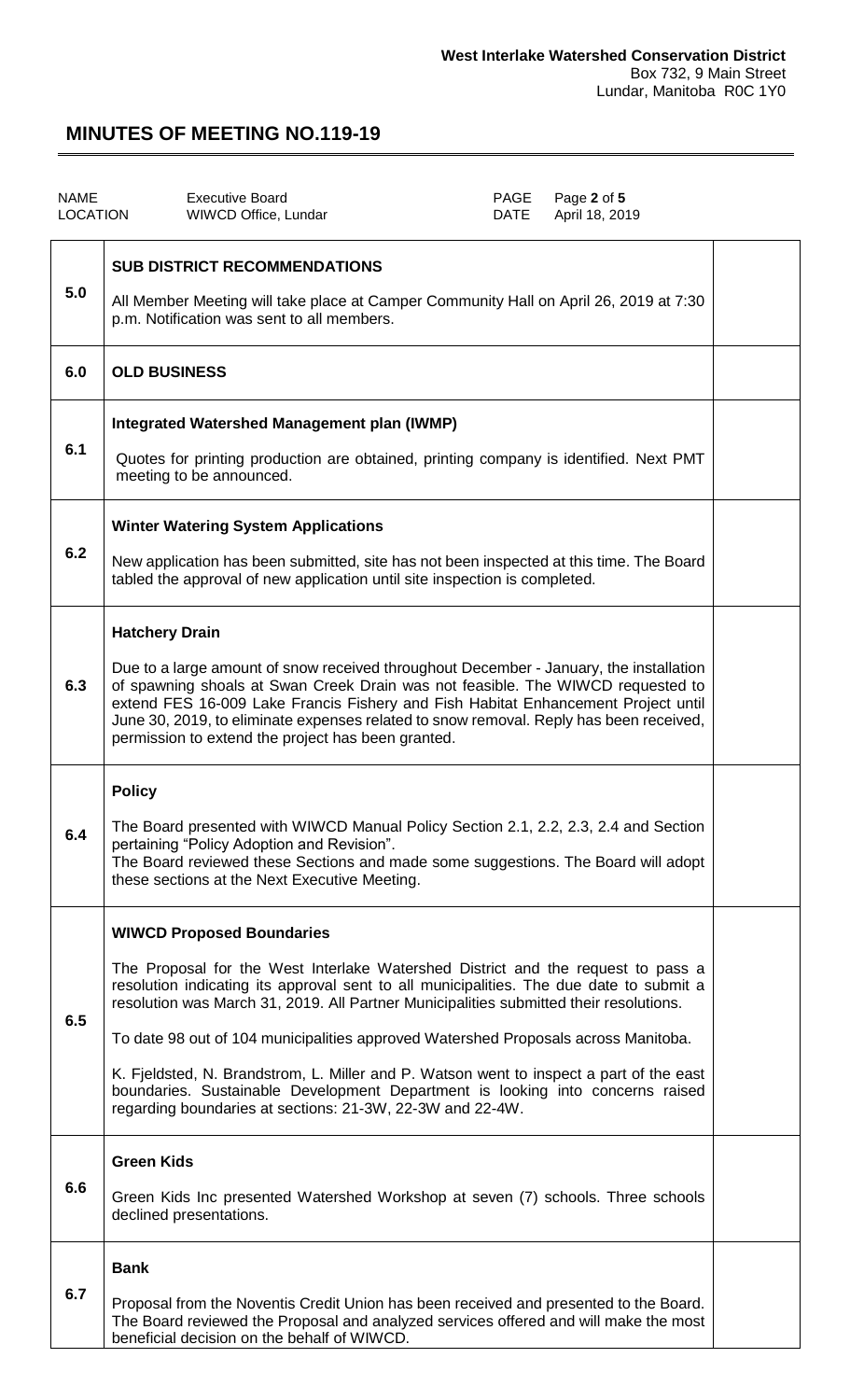| <b>NAME</b><br><b>LOCATION</b> | <b>Executive Board</b><br>WIWCD Office, Lundar                                                                                                                                                                                                                                                                                                                                                                                                                          | PAGE<br>DATE | Page 3 of 5<br>April 18, 2019 |                |
|--------------------------------|-------------------------------------------------------------------------------------------------------------------------------------------------------------------------------------------------------------------------------------------------------------------------------------------------------------------------------------------------------------------------------------------------------------------------------------------------------------------------|--------------|-------------------------------|----------------|
|                                | 895-19: P. Dunlop - B. Fleury<br>BE IT RESOLVED THAT the Board accepted the Noventis Credit Union Bank proposal<br>and authorized the transition from CIBC Bank to Noventis Credit Union Bank.                                                                                                                                                                                                                                                                          |              |                               | <b>CARRIED</b> |
|                                | <b>Conservation Trust Fund</b>                                                                                                                                                                                                                                                                                                                                                                                                                                          |              |                               |                |
| 6.8                            | Conservation Trust Fund The Application for the Building Resilience and Improving Lake<br>Manitoba Watershed was successful. The WIWCD received funding from the<br>Conservation Trust in the amount of \$20,000.00                                                                                                                                                                                                                                                     |              |                               |                |
|                                | N. Brandstrom attended a special announcement for the Conservation Trust, in<br>partnership with Manitoba Habitat Heritage Corporation and the Winnipeg Foundation on<br>Monday, April 15 at 10:00 a.m. at The Qualico Family Centre, at Assiniboine Park.                                                                                                                                                                                                              |              |                               |                |
|                                | <b>Watering System Presentation at Lundar Fair.</b>                                                                                                                                                                                                                                                                                                                                                                                                                     |              |                               |                |
|                                | Staff contacted the supplier to discuss possible demonstrations at Lundar Fair and<br>throughout the summer of 2019.                                                                                                                                                                                                                                                                                                                                                    |              |                               |                |
| 6.9                            | The supplier is offering two options: 1. - to use the system throughout the summer and<br>to pay depreciation cost of \$ 2,000.00 at the end of season; 2. $-$ unit can be rented to<br>own at the cost of \$2,500.00 per year over 4 years term.                                                                                                                                                                                                                       |              |                               |                |
|                                | The Board discussed these options. After the discussion majority of Board members have<br>decided to display the unit at the Grounds only during Lundar Fair Days.                                                                                                                                                                                                                                                                                                      |              |                               |                |
|                                | <b>Bull Sale Calendar</b>                                                                                                                                                                                                                                                                                                                                                                                                                                               |              |                               |                |
| 6.10                           | On behalf of the WIWCD, Neil Brandstrom attended the Bull Sale Auction and purchased<br>March page in the Bull Sale Calendar for the price of \$700.00                                                                                                                                                                                                                                                                                                                  |              |                               |                |
|                                | <b>Water Testing</b>                                                                                                                                                                                                                                                                                                                                                                                                                                                    |              |                               |                |
| 6.11                           | K. Kmet, environmental Officer, attended the Executive Meeting to answer the questions<br>pertaining to Manure Management requirements and practices in Manitoba.<br>The Board discussed the possibility and the necessity to collect Water Samples at Lake<br>Francis Drain.                                                                                                                                                                                           |              |                               |                |
|                                | 896-19: C. Halaburda - P. Dunlop<br>BE IT RESOLVED THAT the Board approved to initiate water sampling at Lake Francis<br>Drain and to test the water 2 times per year for: Nitrate-N, Nitrite-N, Ammonia, and Total,<br>Suspended and Dissolved Phosphorous.                                                                                                                                                                                                            |              |                               | <b>CARRIED</b> |
| 7.0                            | <b>NEW BUSINESS</b>                                                                                                                                                                                                                                                                                                                                                                                                                                                     |              |                               |                |
|                                | <b>Bee Houses</b>                                                                                                                                                                                                                                                                                                                                                                                                                                                       |              |                               |                |
| 7.1                            | The information pertaining to Bee Houses was presented to the Board. The Board<br>discussed the possibility of purchasing Bee Houses to sell them to the residents at<br>subsidised cost and /or to donate them to community groups during community events.<br>After the discussion the Board Members agreed that N. Brandstrom and P. Dunlop will<br>test the Bee House purchased at their own cost over the summer and will report on their<br>efficiency next fall. |              |                               |                |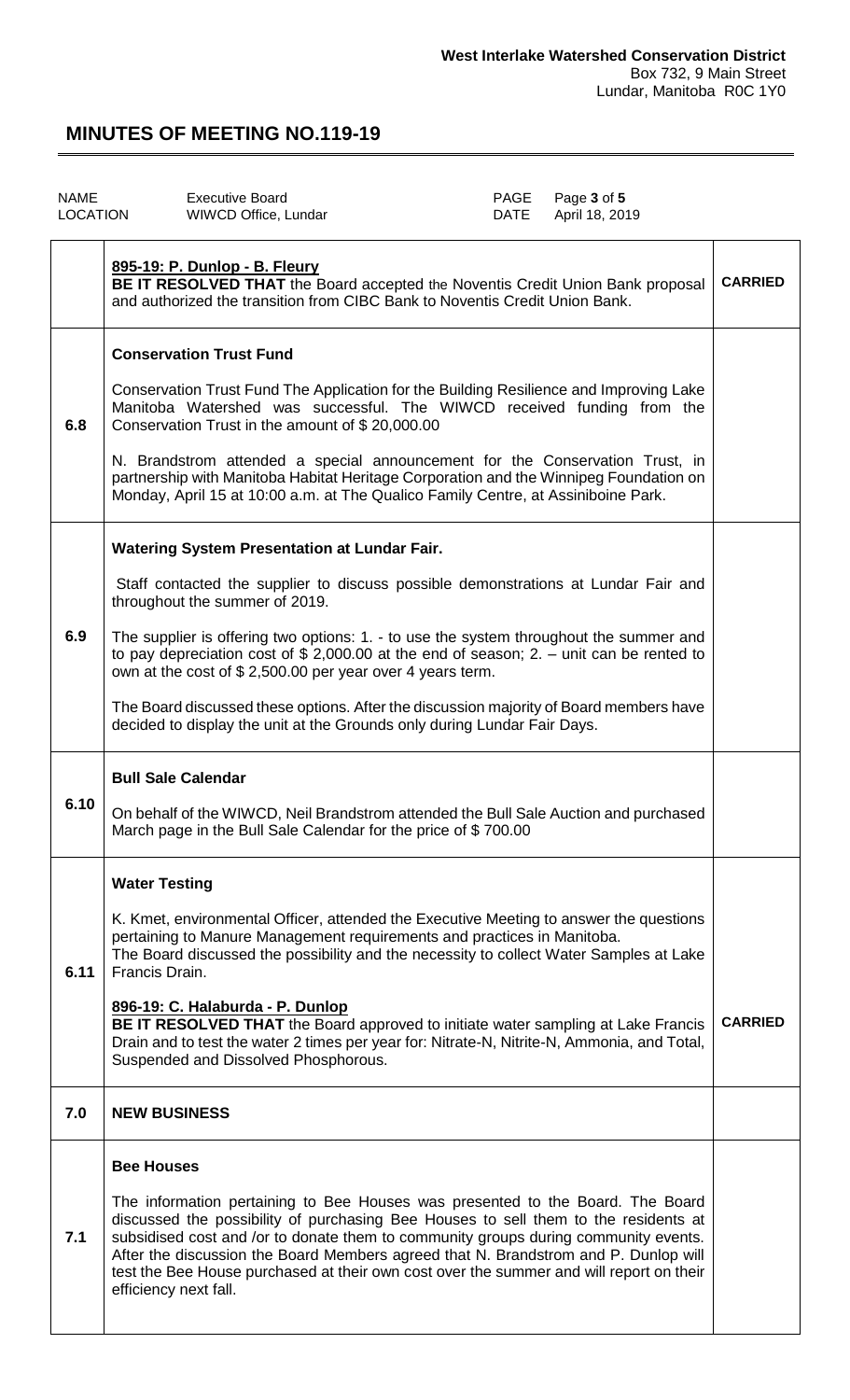| <b>NAME</b>     | <b>Executive Boa</b> |
|-----------------|----------------------|
| <b>LOCATION</b> | <b>WIWCD Office</b>  |

NAME Executive Board PAGE Page **4** of **5** April 18, 2019

| 8.0  | <b>REPORTS</b>                                                                                                                                                                                                                                                                                                                                                                                   |                                                    |
|------|--------------------------------------------------------------------------------------------------------------------------------------------------------------------------------------------------------------------------------------------------------------------------------------------------------------------------------------------------------------------------------------------------|----------------------------------------------------|
|      | Chairperson                                                                                                                                                                                                                                                                                                                                                                                      |                                                    |
| 8.1  | Chairperson verbally updated the Board on his activities.                                                                                                                                                                                                                                                                                                                                        |                                                    |
| 8.2  | <b>MCDA Rep Report</b><br>P. Dunlop, MCDA representative, updated the Board on the activities of the MCDA.<br>Report is on file at the office and available on demand.                                                                                                                                                                                                                           |                                                    |
| 8.3  | <b>Manager Report</b><br>Manager verbally reported to the Board on current activities of the WIWCD. Report is<br>on file at the office and available on demand.                                                                                                                                                                                                                                  |                                                    |
| 9.0  | <b>IN CAMERA DISCUSSION</b><br>897-19: C. Halaburda - B. Fleury<br>BE IT RESOLVED THAT the Board went in camera at 12:00 p.m.<br>898-19: K. Fjeldsted - C. Halaburda<br>BE IT RESOLVED THAT the Board moved out of camera at 12:07 p.m.<br>899-19: C. Halaburda - B. Fleury<br>BE IT RESOLVED THAT the Board approved to reappoint P. Dunlop as the provincial<br>appointee until March 6, 2022. | <b>CARRIED</b><br><b>CARRIED</b><br><b>CARRIED</b> |
| 10.0 | <b>CORRESPONDENCE</b><br>> Submission from R. Frey on Modernizing the Ag Crown Lands Program;<br>> Information pertaining Community Development Programs.<br>Request to sponsor Courageous Companions Service Dog Program. Board<br>≻<br>requested more information.                                                                                                                             |                                                    |
| 11.0 | <b>NEXT MEETING:</b><br>May 16, 2019<br>9:00 A.M.<br><b>WIWCD Office, Lundar</b>                                                                                                                                                                                                                                                                                                                 |                                                    |
| 12.0 | <b>ADJOURNMENT</b><br>900-19: P. Dunlop - C. Halaburda<br>BE IT RESOLVED THAT we adjourn at 12:16 p.m.                                                                                                                                                                                                                                                                                           | <b>CARRIED</b>                                     |
|      | These minutes are the writer's best interpretation of discussions held during the<br>meeting. Please inform the writer of any noteworthy omissions or errors                                                                                                                                                                                                                                     |                                                    |
|      | <b>Neil Brandstrom, Chairperson</b><br><b>WIWCD</b><br>Linda Miller, Financial Administrator<br><b>WIWCD</b>                                                                                                                                                                                                                                                                                     |                                                    |